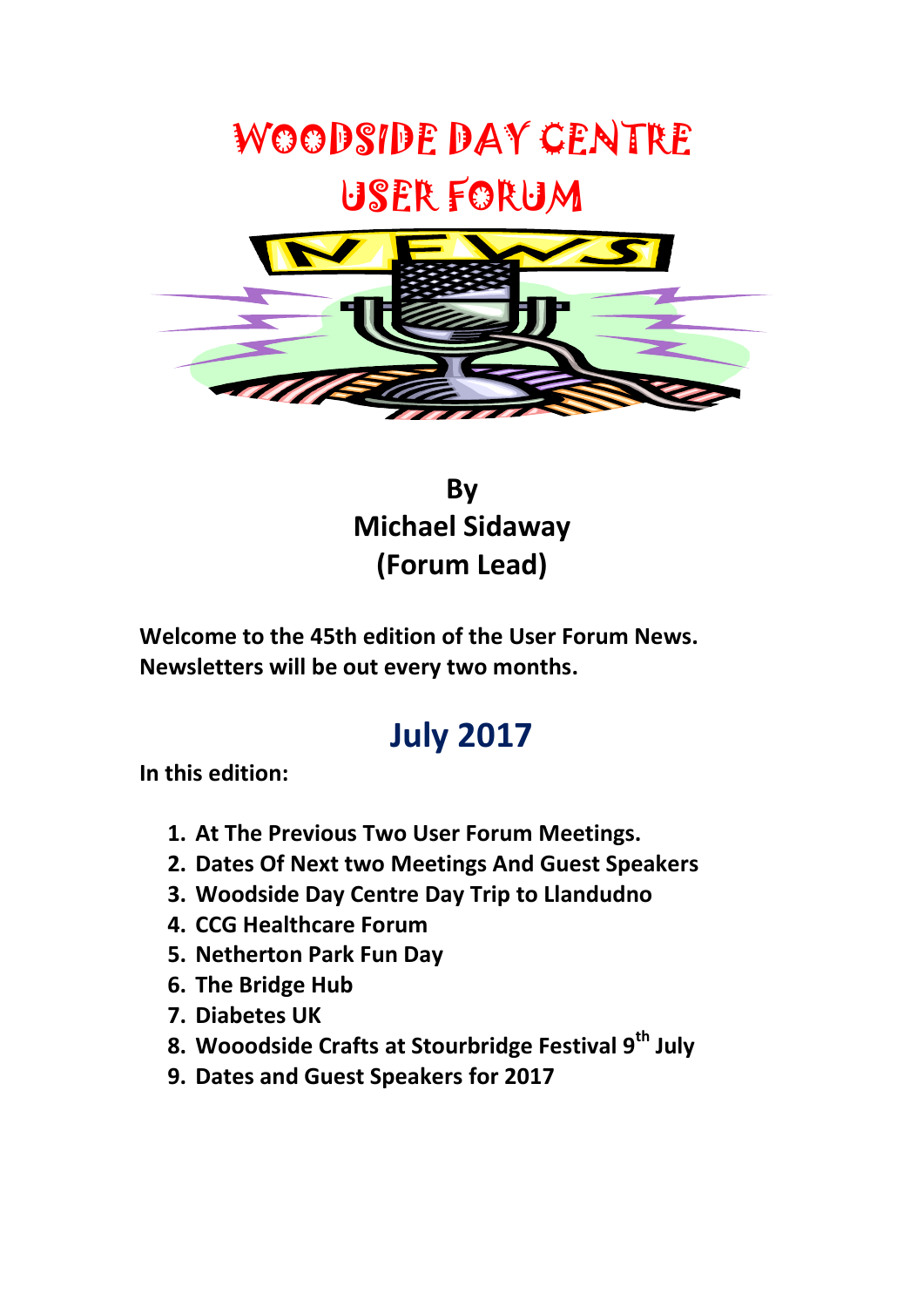#### **THE TWO PREVIOUS USER FORUM MEETINGS**

# **Tuesday 13th June 2017**

**My speaker should have been Sam Billingham from Survivor of Domestic Abuse (SODA) but she could not attend on the day. I have re-arranged another date with her for Wednesday 15th November. So I asked Chris if she would like to do a presentation for me, she said yes.**

**As some of you may know I can be very creative with actions and words, and be very spontanous. This was an asset when Michael's speaker was unable to attend and he asked me to jump in at the last minute. I decided to talk about Woodside Crafts, no surprise!**

**Luckily there were several members n the audience who were able to talk about how volunteering in the shop, boost their self confidence, self esteem and gave many a focus to their day.** 

**Woodside Crafts continues to be a charity, always open to new members. We have started to do more crafts events and outreach work.**

**We are constantly designing new products to make and sell. This year in September we have been established for five years. It has been an eventful journey and thanked all members for their support.**

**By Christine George**

## **Wednesday 12th July 2017**

**I was hoping to have a speaker from Artspace, there was a communication problem, so there was no meeting on the day. I have text the secretary of Artspace to ask tutors for date to be arranged in 2018.**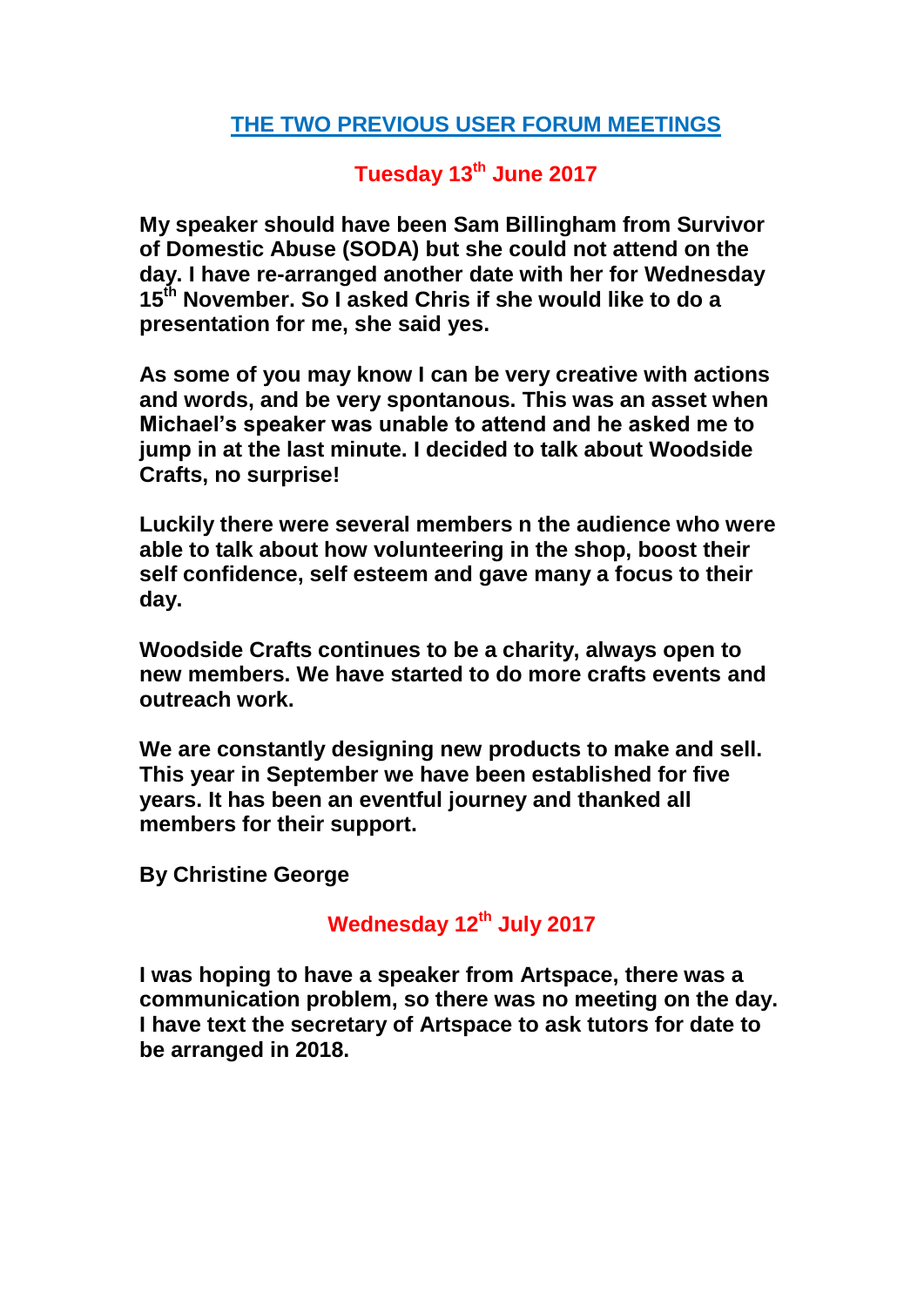#### **DATE OF NEXT TWO MEETING AND GUEST SPEAKERS**

**On Thursday 17th August the guest speaker will be Trish Taylor from the Clinical Commissioning Group (CCG). She will be giving you an update on the CCG.**

**On Monday 11th September the guest speaker will be Charlotte Bennett from Warm Homes Dudley.** 

#### **WOODSIDE DY CENTRE DAY TRIP TO LLANDUDNO**

**On Tuesday 4 th July Woodside had a day trip to Llandudno. The staff organised a coach from Prospect Coaches. We were informed beforehand to meet at the centre at 8am. I arrived just after 8.05am. I did not want to go at first. One of clients asked a friend to go who happens to be one of my relations, so I decided to go at the end. The coach came at 8.25am. We departed at 8.32am. There were a few seats empty which should have been a full coach. Around 8.45am we had to turn back to the centre because Jacqui forgotten her works mobile which was needed for those who had mobiles for contact if anyone was lost or need to inform staff for emergencies. We restarted from the centre at 9.05am. The driver took us through Shropshire into the Welsh border. We stopped at Llangollen at 10.55am which was supposed to be for a 30 minute break. We did not depart till 11.35am. There were two road works, where the first one we had to wait nearly ten minutes before we went passed the green light. The second one just lasted for about three minutes. We finally arrived at Llandudno around 1.15pm. I first went for a meal in the Habit Tearooms. I have been there twice before. I had Homemade Steak and Kidney Pie, Chocolate Sundae, with a pot of tea which had two teabags in plus a pot of water. The service was very quick on all three orders. Then I walked up towards the pier and met most of the staff with a few other people. I spoke to one client for about 40 minutes at the pier. Then I walked half way on the Toll road pathway to the Great Orme. Turned back towards the promenade and stayed there for about 10 minutes and starting walking back towards the main shopping area, where I met four more from the coach, one being my relation. I went round with them for a few minutes. By this time it was 4.50pm I started to walk slowly back towards the coach park. First though I went to Marks and Spencers which**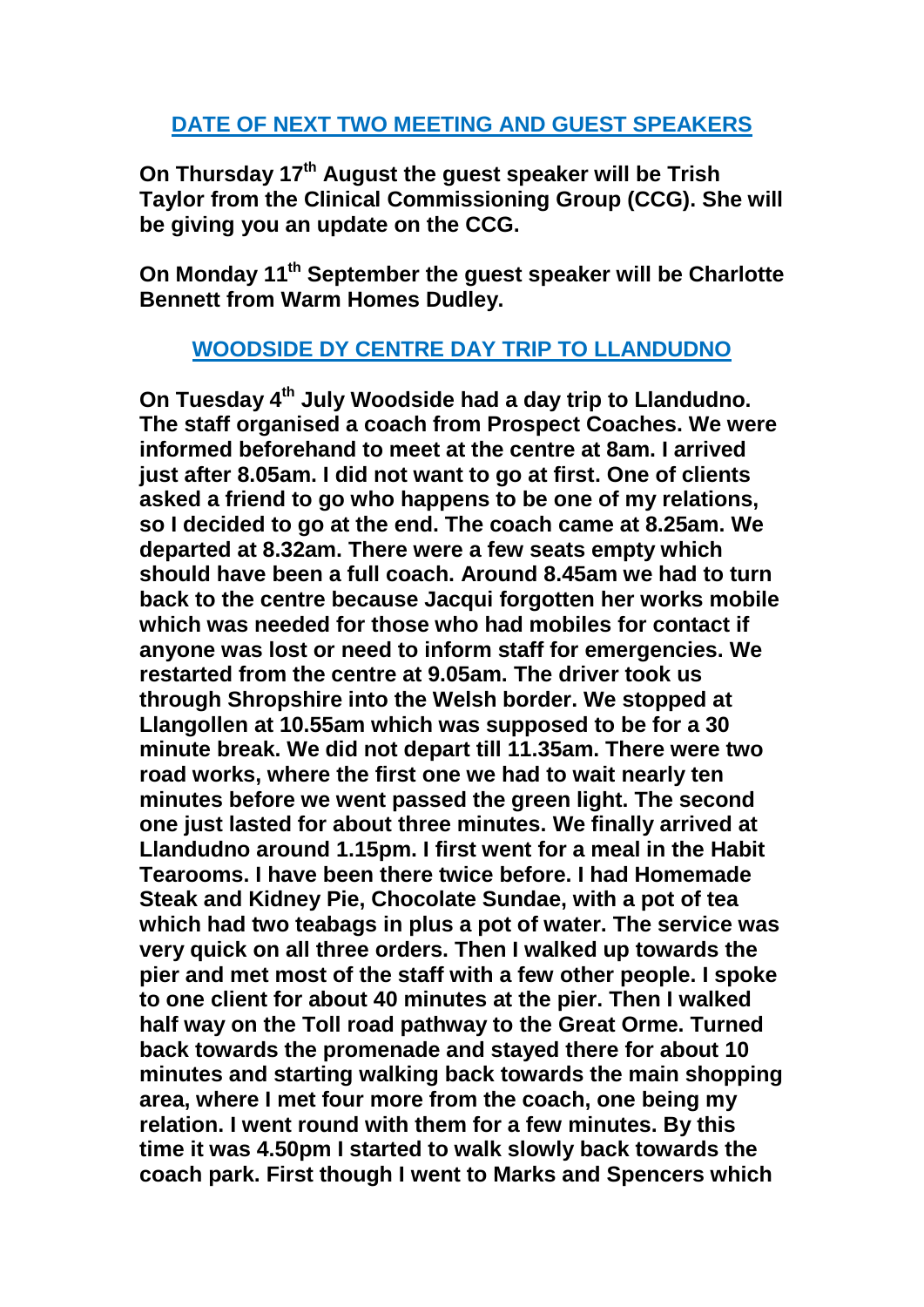**is opposite the coach park for the last 25 minutes. I arrived on the coach at 5.25pm for the 5.30pm departure time. There was one person missing so Donna and Jacqui went out to find this person. We finally set off at 5.50pm. We went back through northern Wales towards Chester on the motorway to Stoke. It was agreed by everyone that there would not be a break going back. There was an emergency, so we had only a toilet break for those who needed it. As we got to the Oldbury area we was close to Dudley and Woodside Day Centre. As we arrive back at 8.15pm I walked back with my relation and the three other persons. I got back home at 8.40pm. Overall it was a nice pleasant sunny day with a few clouds, there was some rain whilst travelling.** 

# **CCG HEALTHCARE FORUM**

**The continuation of the previous meeting from Thursday 23rd March 2017.**

#### **Re-enablement**

**This team is predominantly about facilitating recovery and return to normal functioning.** 

**This team would liaise with Housing, CAB, Jobcentre and other Employment services that assist return to work. Social skills and confidence will be integral to this.**

**The team would predominantly comprise of trained support workers.**

**This team would also support the small cohort of patients being discharged on depot medication in partnership with GPs who will have access to specialist help and advice when needed.** 

**We would envisage using principles such as those found within recovery colleges.**

## **Talking Therapy**

**The "Talking Therapy" section of the hub would consist of a variety of professionals qualified to deliver a selection of therapies across all age ranges (children, young people, adults and older adults). Therapies to include but not exclusively CBT, low intensity counselling, family therapy,**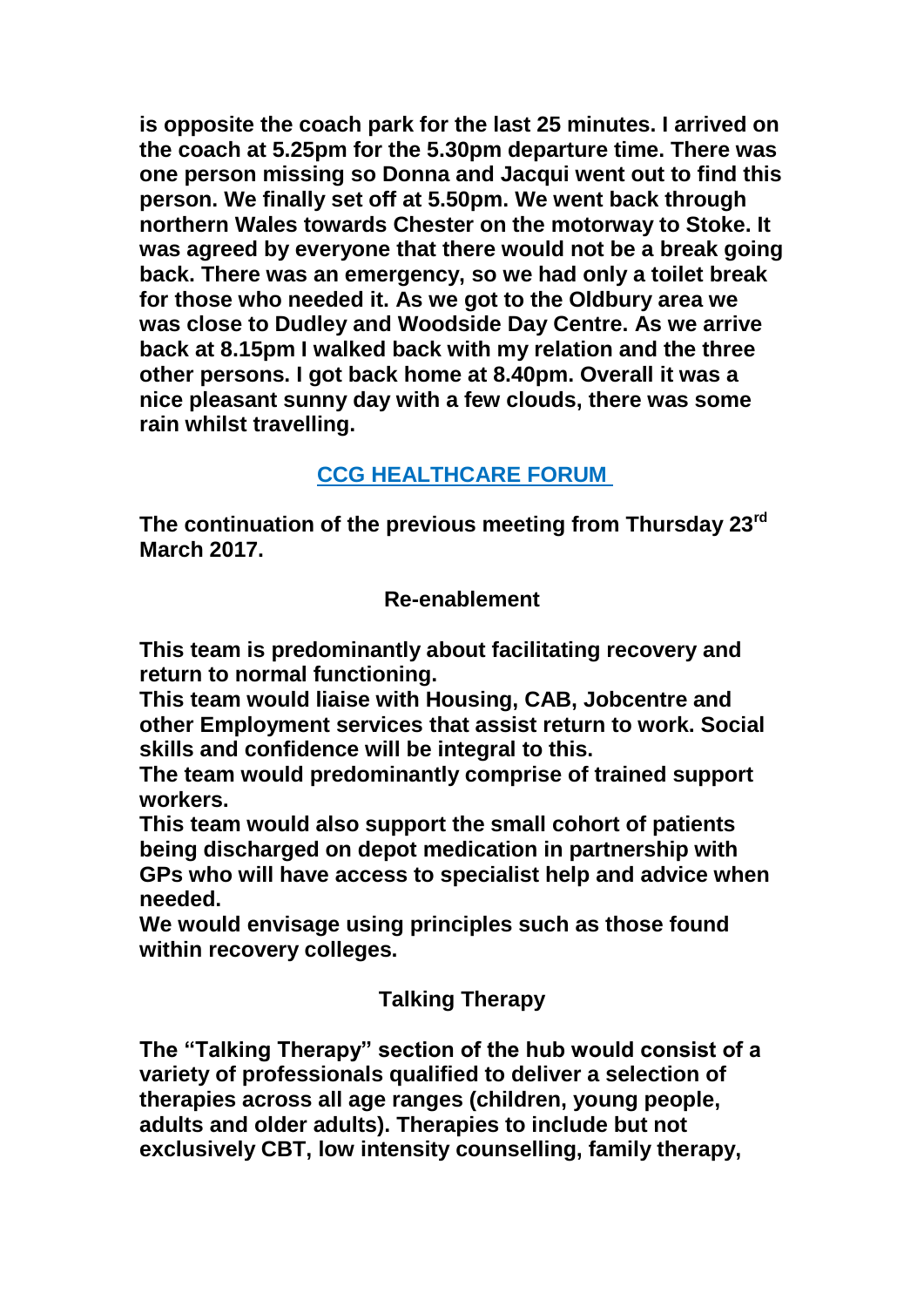**trauma therapy, interpersonal therapy, solution focused therapy, brief interventions and humanistic therapies. Talking therapies across all ages would be delivered in conjunction with appropriate 3d sector agencies. Therapies would be time limited and will integrate with other services as required.**

#### **Assessment**

**The assessment team would comprise of band 6 nurses (highly experienced CPNs, led by a Band 7 clinical lead), whose role would be to assess an individual's needs, devise a care plan and refer into the appropriate part of the service. They would be responsible for review and have an overarching view over responsibility for a patient's journey through service/s (as there may be more than one service relevant to the patient's needs). It is envisaged that this team would attend MDT meetings at practice level with each nurse providing case management for patients from a specific locality.**

**Their role would also be to in reach into acute services at a point where a patient is ready to be discharged so that a community-based package of care can be put into place ready for when that patient is discharged.**

**On Thursday 6th July there was another CCG Healthcare Forum meeting held again at the Brierley Hill Civic Hall. The theme was called, Connecting the Dots.** 

**Dr. Steve Mann chairing the meeting on this occassion spoke briefly on the afternoon's agenda. Then Fraser Battye did a presentation on Working together to stay healthy and well. He spoke on that the NHS is not the main thing that keeps us healthy. He explained that there is 45% with Social and environmental conditions, 40% health related behaviour and only 15% are health services. The graph what was shown was gadgets pictures of Good work, Our surroundings, Money & resources, The food we eat, Education & skills, Housing, Transport and finally Family, friends &communities. The second graph showed when we use services, sometimes we are the expert. It shows the doctor and patient relationship. The doctor would say treatments that usually works. Doctor and patient would say, what would work. The patient would say treatments that will suit me.**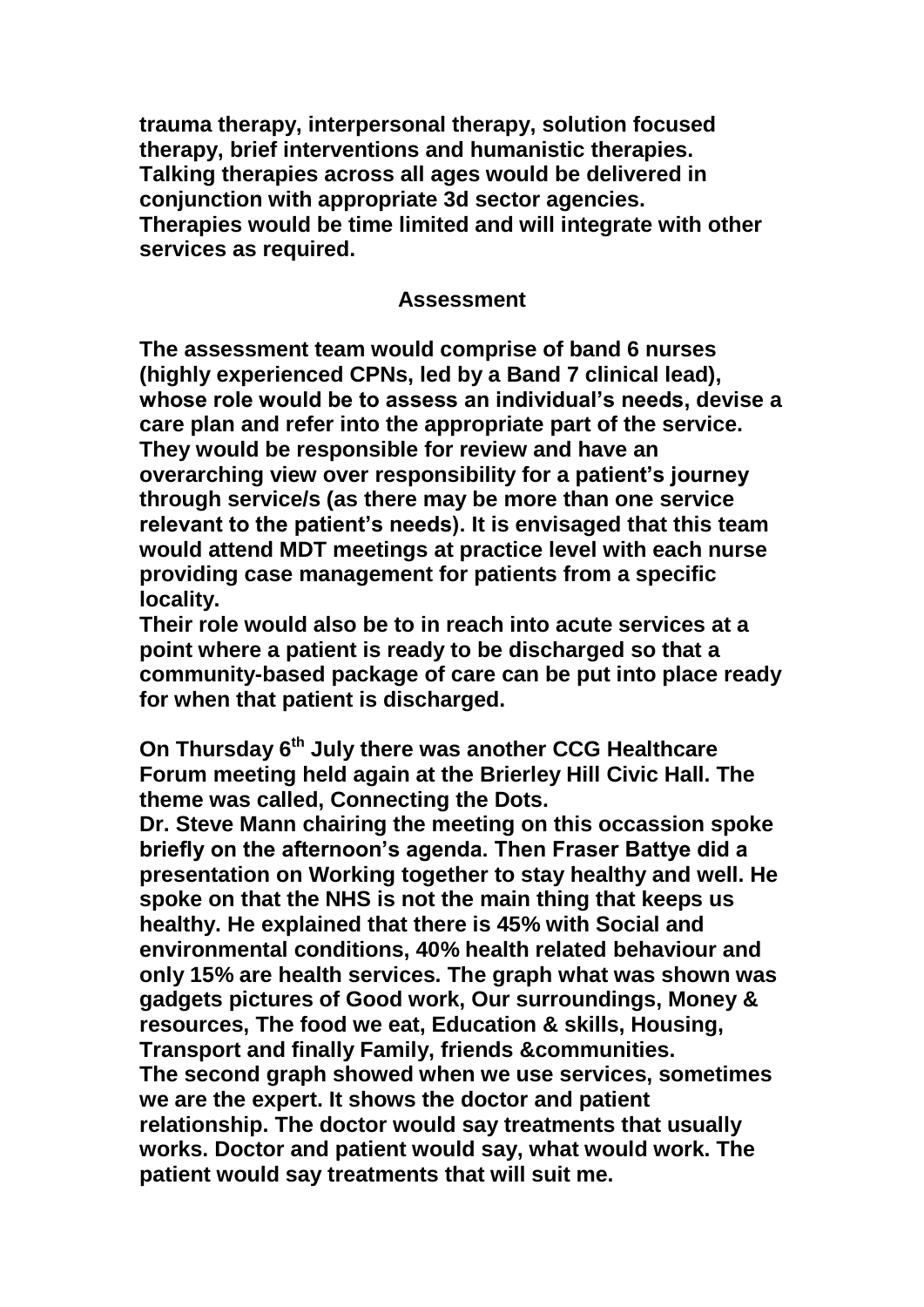**In the third graph is seeing patients and professionals need to work together. From this – Doctor to patient : What's the matter? How can I make you better? To this – What matters to you? How can we achieve this?**

**In the fourth graph - Overall, if we want to improve health in Dudley we need : 1. To take responsibility for staying healthy. 2. Support from services when we need it. 3. Support to not need it.**

**In the fifth graph - We might need support to change our behaviour. What helps already?: 1. Setting goals? 2. Support from family/friends? 3. Community activities? 4. Support from community groups. 5. Services to help with smoking/ weight/drinking? 6. Healthy places? 7. Advice from doctors/nurses/pharmacists/etc?**

**In the sixth graph – In Dudley there is already a lot going on to help people stay healthy and well. But not everyone knows about these opportunities. We are going to spend some time today sharing.**

**There were other speakers doing short presentations, these were : Iran Mann from the Dudley and Walsall Mental Health Trust. Donna Roberts and Jody Prichard from Public Health, Melissa Guest from Healthwatch Dudley and Kate Green from IntergratedPlus at DCVS to promote their projects they are currently doing.** 

**I did not attend the Mental Health Forum this time as it was in Walsall.**

**Also I could not attend the Healthwatch Dudley held on Wednesday 13th July as it coincided with the User Forum.** 

## **NETHERTON PARK FUN DAY**

**On Saturday 8th July I attended the annual Netherton Park Fun Day. I went from 11.15am-12.10pm. The sun was out bringing lots of people in to the park. There were plenty of stalls from various local groups selling their products, raffles. There was a large area for vintage cars. There must be around 50 of them. There were playing activities for the children to take part in. There were the usual food stands for people who wish to eat a burger, hot dogs, chips and ice cream or two, plus beverages.**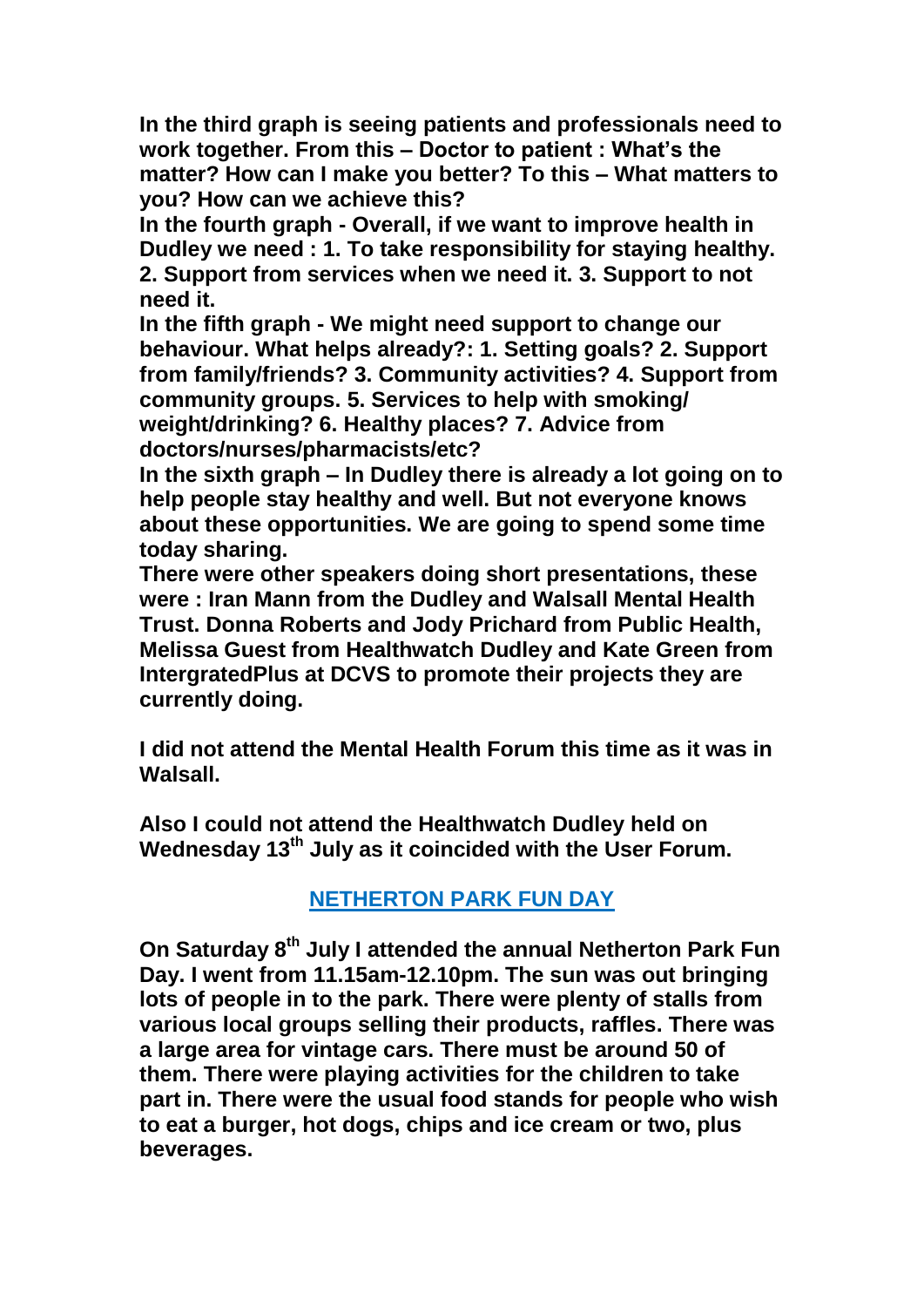# **THE BRIDGE HUB**

**The Bridge Hub is for moving towards volunteering, education and employment. It is a range services facilitated by Summit House Support working across Dudley and Sandwell. There are peer mentoring, training opportunities and interactive group sessions.**

**They recognise that it can be very difficult to take the first step towards moving on your life so we, as an independent charity, offer support to help you get there.**

**A member of their team will meet with you for a relaxed chat over a cuppa to help you work out what it is you like to do. They will support you with identifying small steps towards achieving your goal and meet with you periodically to support you along the way. They take a bespoke approach, tailoring our support to the person in front of us.**

**You wil also be welcome to come along to their Tuesday afternoon activities in Dudley, which include workshops around :**

- **Confidence-building**
- **Business awareness**
- **Volunteering**
- **Assertiveness**
- **Resilience & coping with life's challenges**
- **CV writing, job applications and interviews**
- **Sport & wellbeing**
- **Arts & crafts**
- **Learning styles**
- **Mindfulness**
- **Yoga**

**You can find out what is happening each month from their newsletter.**

**They also offer the opportunity for you to complete a Level 2 Peer Mentoring which is accredited by the Open College Network West Midlands.**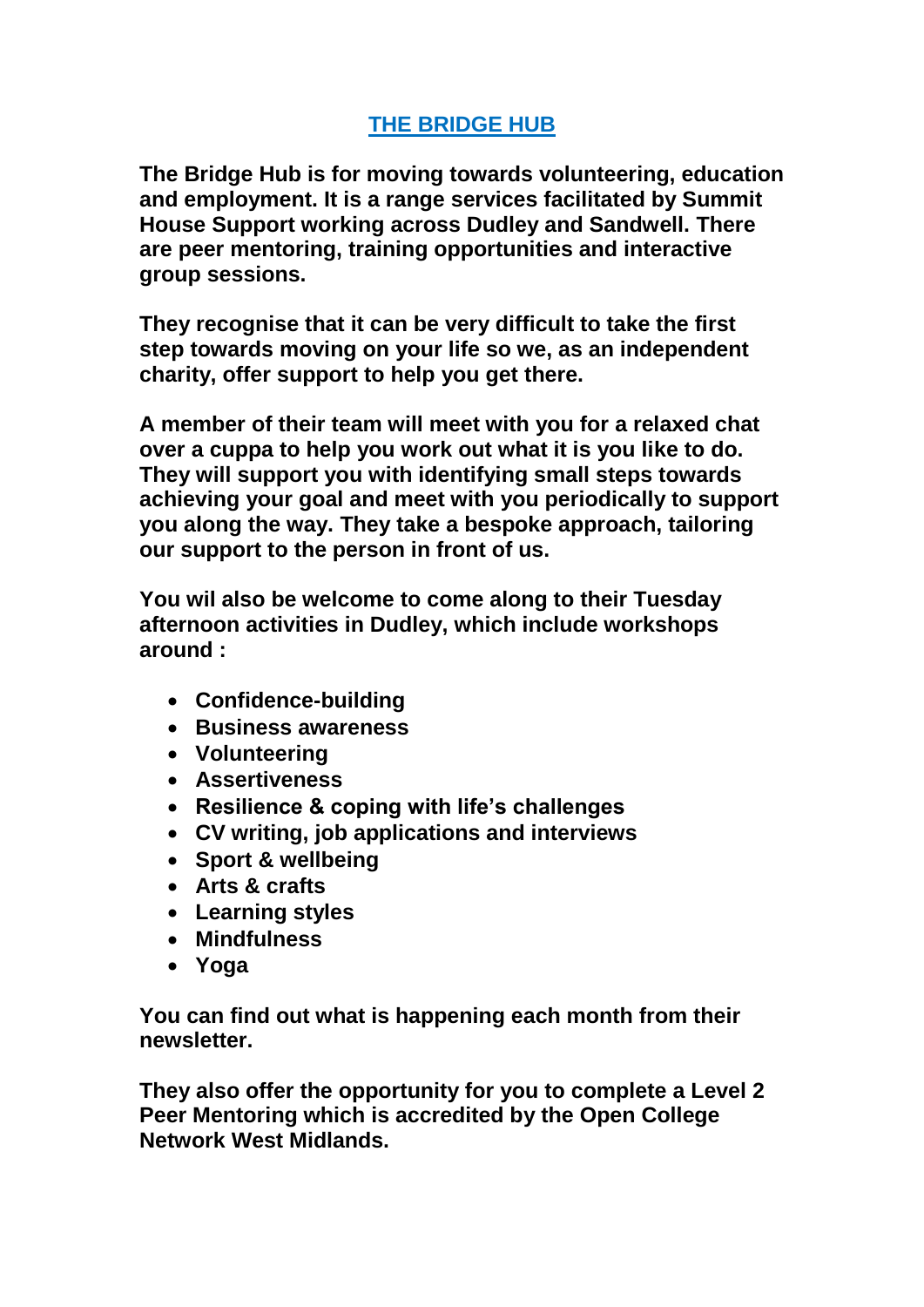**There address is Brindley House, North Street, Dudley DY2 7DT. Telephone: 01384 243 220 Email: [info@shsl.org.uk](mailto:info@shsl.org.uk) On twitter: @summit\_house**

## **DIABETES UK**

**Do you live with diabetes? Are you a family member/carer/ friend of someone living with Type 1 or Type 2 diabetes? They would like to invite you to the Dudley Borough Diabetes Support Group at Kingswinsford Community Centre, 425, High Street, Kingswinsford, DY6 8AP**

**They discuss living with diabetes with various professionals In the field of diabetes care. They also learn from each other on how to live better with the condition.**

**To find out details of their meeting times and dates or to confirm your place please contact them via**

**Email: dudleyboroughdiabetes@gmail.com Website:<http://dudley-borough.diabetesukgroup.org/> Diabetes UK Midlands: 01922 614500**

**There vision is a world where diabetes can do no harm.** 

**WOODSIDE CRAFTS AT STOURBRIDGE FESTIVAL 9th July**

**What a brilliant festival this was. The sun was shining, plenty of live music and street entertainment, plus fantastic stalls. My husband and I did a stall for many sells and chatting to people about mental health issues.**

**Like trip advisor I would recommend this day out.**

**By Christine George**

## **DATES FOR 2017 DIARY**

These are the dates for the User Forum Meetings (10.30am-11.20am) which is followed by the Monthly Communications Meetings for everyone till lunch time.

Monday 16th January – No meeting took place.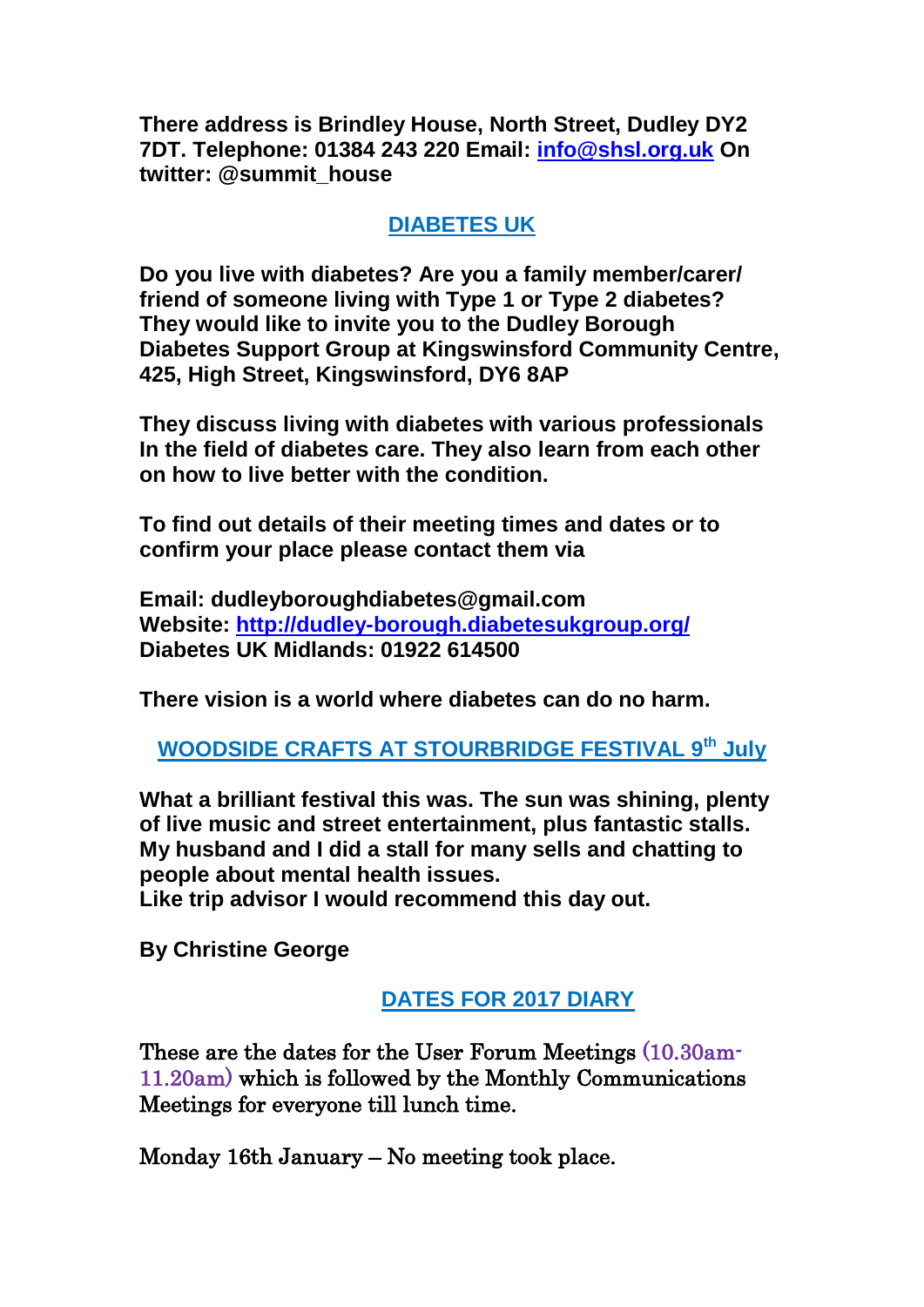Tuesday 14th February – No meeting took place.

Wednesday 15th March – Vanessa Gill (Dudley Stroke Association). Plus 13 service users.

Thursday 13th April – Ken and Tracey McClymont, plus their P.A. and Hope their dog (Dudley Centre For Inclusive Living). Plus 26 service users.

Monday 15th May – Claire Savage (Step Up). Plus 15 service users.

Tuesday 13th June – Christine George (Woodside Crafts). Plus 15 service users.

Wednesday  $12<sup>th</sup>$  July – There was no meeting.

Thursday 17th August – Trish Taylor (Dudley Clinical Commissioning Group).

Monday 11th September – Charlotte Bennett (Warmth Homes).

 Tuesday 10th October – Lucy Nearney (Participation Development Team)

Wednesday 15th November – Sam Billingham (Suvivor of Domestic Abuse)

 I have two provisional bookings for sometime in 2018 from the Telecare Talks and Action Art so far.

To service users, volunteers and staff. If you have any ideas of speakers or subjects you wish to cover for 2018 please see me. I will contact the relevant organisation/person for you.

If you have any issues, concerns, comments on services of Mental Health, Housing, at Woodside, or on any other local services you would like to put forward in a User Forum meeting Please see me before the next two meetings.